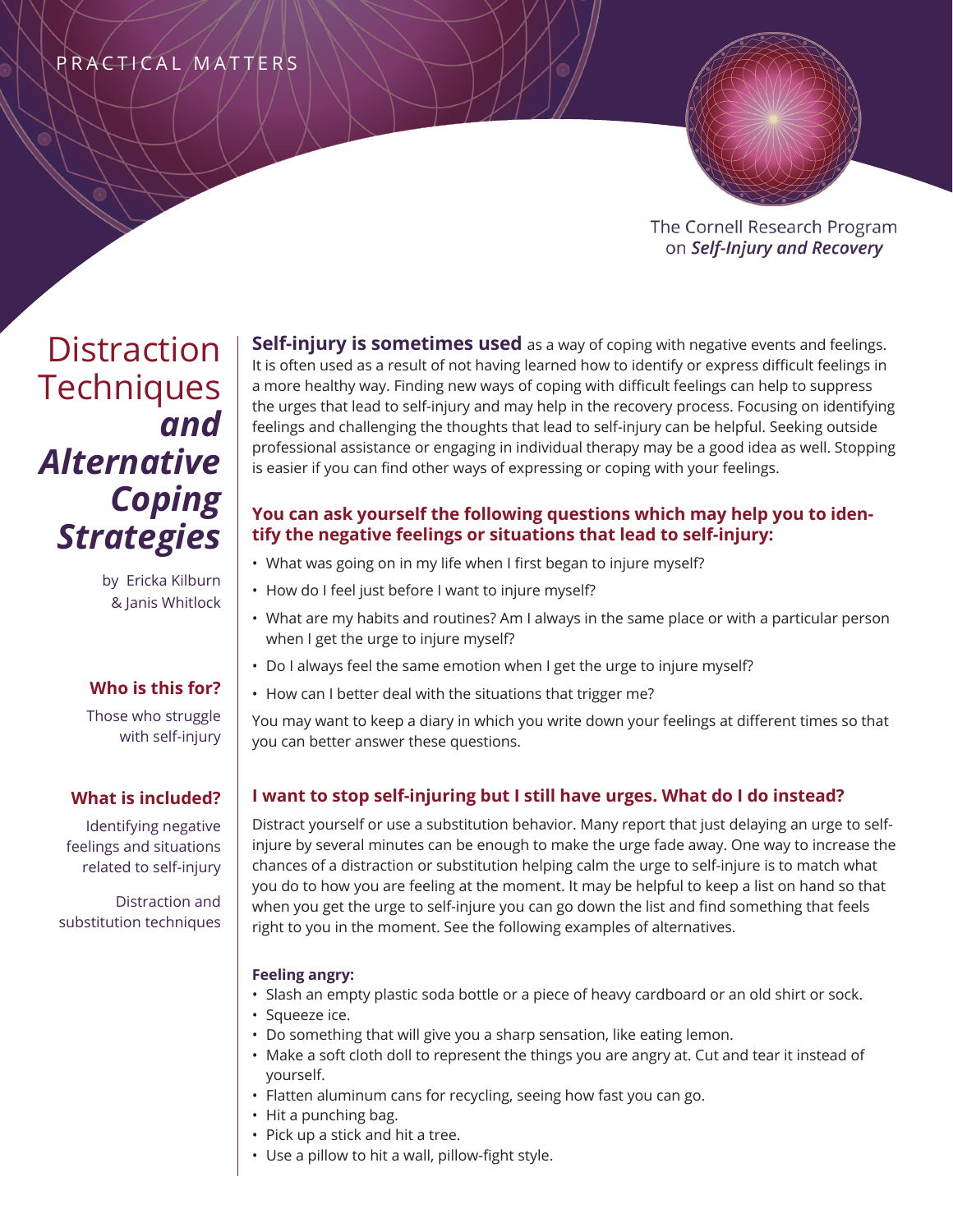

**Distraction Techniques** *and Alternative Coping Strategies*

> continued page 2 of 3

*"… I made a mix of 10 happy songs I would listen to sometimes when I was rollerblading to put myself in a good mood… It was uplifting music. It was good. It was like 'Walking on Sunshine' and 'It's Raining Men' and stuff like that. I was like, 'Maybe I shouldn't listen to depressing, abusive music when I'm feeling like this. Maybe I should try to get in a better mood.'" — Interviewee*

- Rip up an old newspaper or phone book.
- On a sketch or photo of yourself, mark in red ink what you want to do. Cut and tear the picture.
- Make clay models and cut or smash them.
- Throw ice into the bathtub or against a brick wall hard enough to shatter it.
- Dance.
- Clean.
- Exercise.
- Bang pots and pans.
- Stomp around in heavy shoes.
- Play handball or tennis.

#### **Feeling sad or depressed:**

- Do something slow and soothing.
- Take a hot bath with bath oil or bubbles.
- Curl up under a comforter with hot cocoa and a good book.
- Baby yourself somehow.
- Give yourself a present.
- Hug a loved one or stuffed animal.
- Play with a pet.
- Make a list of things that make you happy.
- Do something nice for someone else.
- Light sweet-smelling incense.
- Listen to soothing music.
- Smooth nice body lotion into the parts of yourself you want to hurt.
- Call a friend and just talk about things that you like.
- Make a tray of special treats.
- Watch TV or read.
- Visit a friend.

### **Craving sensation/Feeling empty or unreal:**

- Squeeze ice.
- List the many uses for a random object. (For example, what are all the things you can do with a twist-tie?)
- Interact with other people.
	- Put a finger into a frozen food (like ice cream).
	- Bite into a hot pepper or chew a piece of

ginger root.

- Rub liniment under your nose.
- Slap a tabletop hard.
- Take a cold bath.
- Stomp your feet on the ground.
- Focus on how it feels to breathe. Notice the way your chest and stomach move with each breath.

### **Wanting focus:**

- Do a task that is exacting and requires focus and concentration.
- Eat a raisin mindfully. Notice how it looks and feels. Try to describe the texture. How does a raisin smell? Chew slowly, noticing how the texture and even the taste of the raisin change as you chew it.
- Choose an object in the room. Examine it carefully and then write as detailed a description of it as you can.
- Choose a random object, like a twist-tie, and try to list 30 different uses for it.
- Pick a subject and research it on the web.

### **Feeling guilty or like a bad person:**

- List as many good things about yourself as you can.
- Read something good that someone has written about you.
- Talk to someone that cares about you.
- Do something nice for someone else.
- Remember when you've done something good.
- Think about why you feel guilty and how you might be able to change it.